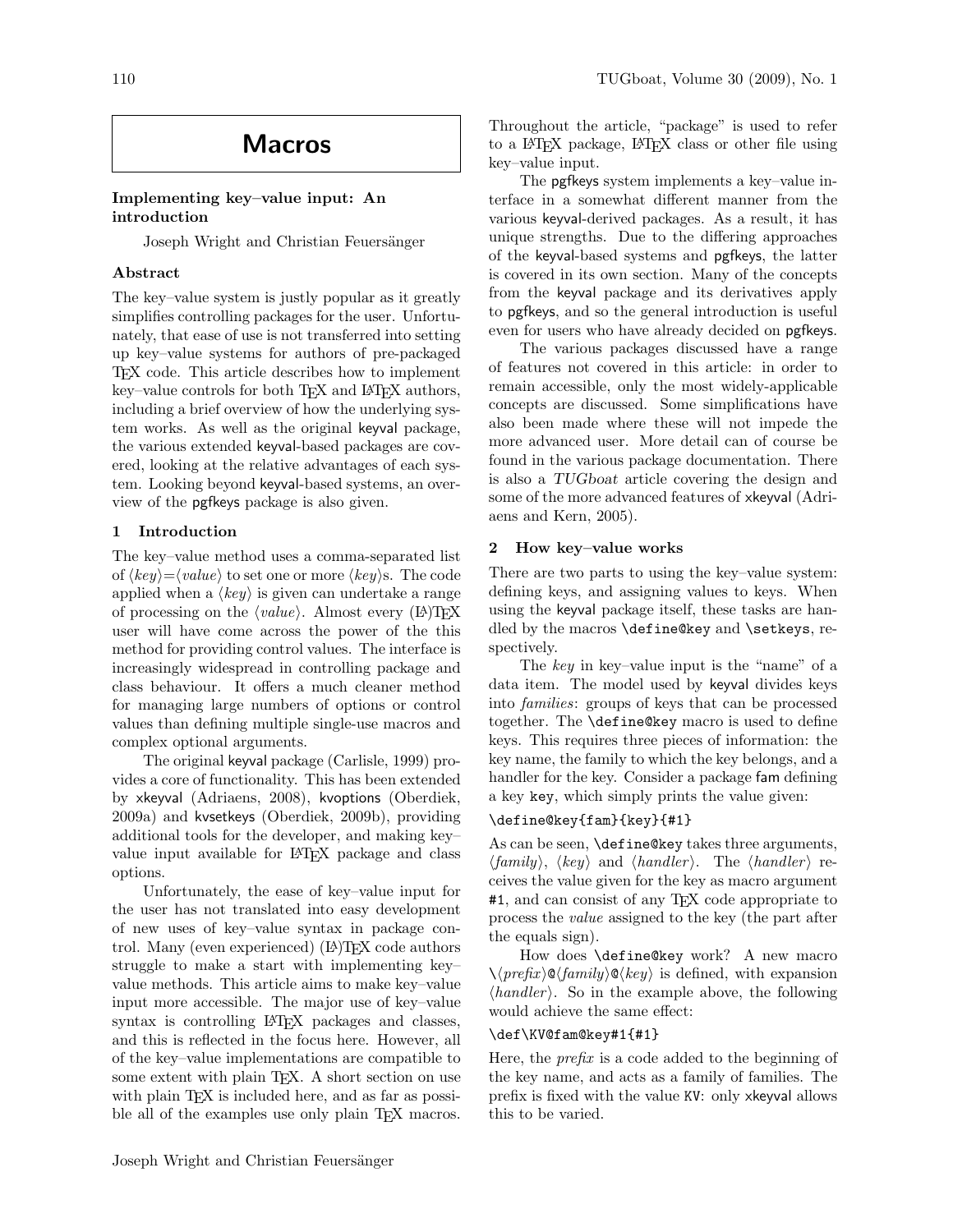The **\setkeys** macro is then used to set key values, the second part of the key–value concept. The input to **\setkeys** is a comma-separated list: each comma-separated  $\langle key \rangle = \langle value \rangle$  pair is therefore processed in turn. Unlike the majority of T<sub>F</sub>X macros, this process ignores spaces between key– value pairs:

```
\setkeys{fam}{
 key one=value 1 ,
 key two=value2
}
```
consists of two key-value pairs "key one=value  $1$ " and "key $_U$ two=value2". Notice that both the key name and the value can contain spaces. Braces must be used to protect literal "," and "=" characters inside \setkeys:

```
\setkeys{fam}{
 key three={value1,value2},
 key four={some=stuff}
}
```
For each pair found, \setkeys then attempts to separate the data into a key and a value, delimited by an equals sign. If there is no equals sign, an error will normally be raised. Assuming a value is found (even an empty one, if there is nothing after "="), \setkeys looks for a macro of the form  $\langle \langle prefix \rangle \otimes \langle family \rangle \otimes \langle key \rangle$  to handle the input. If such a macro exists, it is executed with the value as argument #1. If no macro is found, the key is regarded as undefined, and an error is raised. In the example earlier, the result of the **\setkeys** operation is to supply the key macro for key one with "value 1", and that for key two with "value2".

\setkeys passes the value to the processing macro as is. Thus macro names, etc., can be used without worrying about expansion in the process.

# 3 Defining keys

As outlined in the previous section, a key is defined by creating a suitably-named macro. However, defining every key using \def or \newcommand would add considerably to the effort of using key–value input. All of the packages discussed here provide more convenient methods.

# 3.1 Using the keyval package

The \define@key macro for key definition is the only method that the original keyval package provides. However, this is the most powerful method for defining a key: the developer is completely free to code any handler required. One particularly common process is to store the value in a macro to be used later:

```
\define@key{fam}{key}{\def\fam@data{#1}}
```
This stores the value given for key in \fam@data. The definition of the storage macro does not occur until the key is used for the first time. Thus if the macro must be defined even if the key has not been used, an additional line is necessary:

```
\def\fam@data{initial}
\define@key{fam}{key}{%
  \def\fam@data{#1}%
}
```
Setting the key key will then redefine \fam@data to contain whatever value is passed to the key. Notice that here the key family has been used as the start of the storage macro name.

As was explained in Section [2,](#page-0-0) keys must have a value (even if this is empty). It is possible to specify a default value for a key, which is then used if the user does not supply one (this does not mean that the key is defined before it is first used!). A default value is supplied as an optional argument to the  $\define@key$  macro, which following the  $\text{ATFX}$ convention appears in square brackets:

```
\define@key{fam}{key}[default]{%
  \def\fam@data{#1}%
```
}

This means that

\setkeys{fam}{key}

is interpreted as though the user had written

```
\setkeys{fam}{key=default}
```
The handler macro receives the default value in exactly the same way as user-supplied data.

Using the "raw" \define@key macro rapidly becomes awkward when a large number of similar keys are required. Package authors can of course write short-cut macros to make the process easier. However, the other key–value packages seek to address this issue by making one or more common key definitions available directly.

# 3.2 Using kvsetkeys

Using kvsetkeys adds several "low-level" functions to keyval; those related to setting keys will be addressed later. kvsetkeys does not add any methods for processing known key names, and indeed relies on the explicit loading of keyval to define keys. It does, however, add a customised handler for key names which have not been defined.

When using the kvsetkeys package, a handler for unknown keys in a family is created using the macro \kv@set@family@handler. This allows data input for arbitrary key names, or perhaps simply a customised warning or error message. The name of the key used is available as #1. A simple warning could be given by: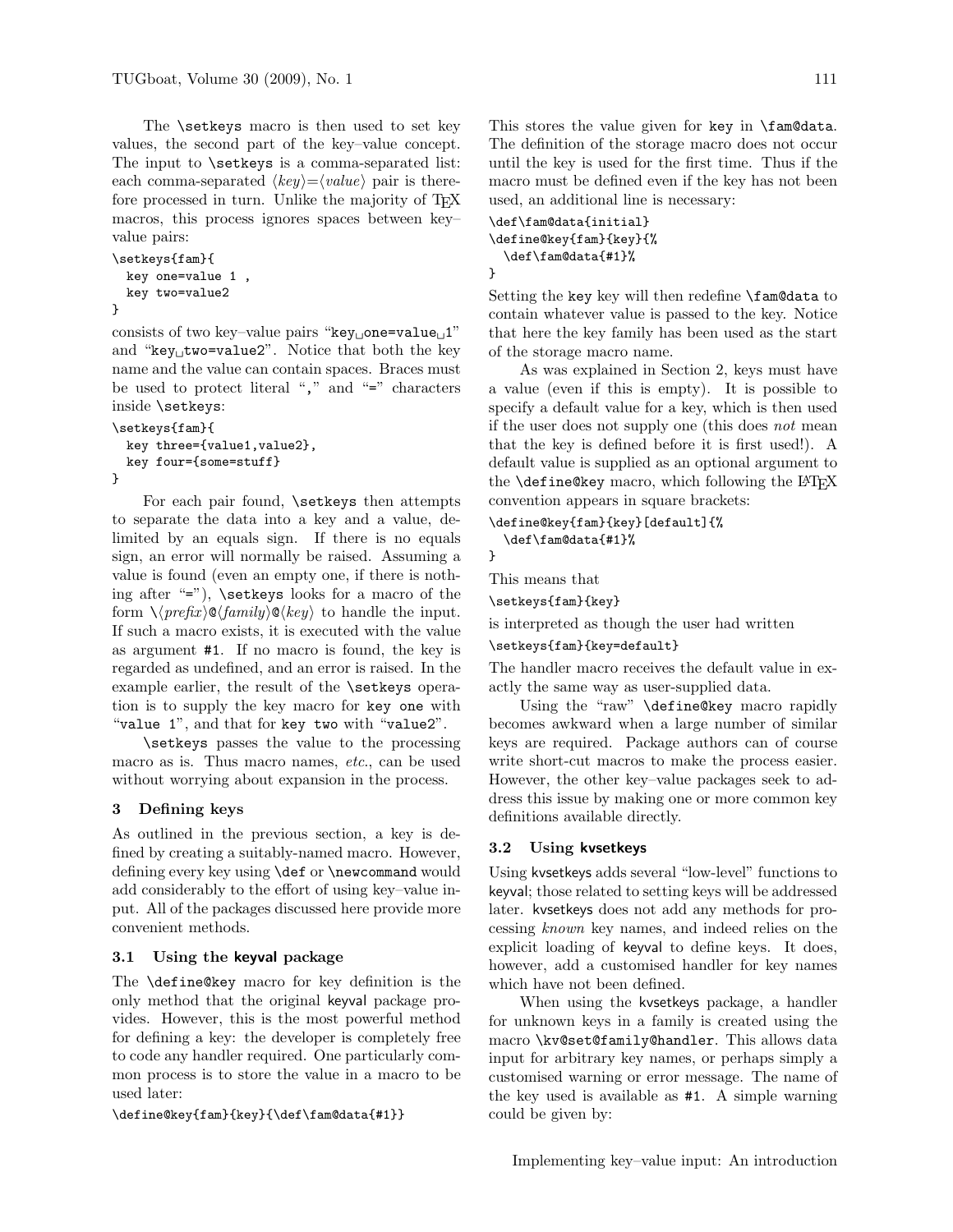```
\kv@set@family@handler{fam}{%
  \wlog{Warning: key '#1'
    unknown by package fam}
}
```
A more complex example might be to use the input to define a new macro. The value given for the key (if any) is available as #2. For example,

```
\kv@set@family@handler{fam}{%
  \expandafter\def\csname
    fam@user@#1\endcsname{#2}%
}
```
creates a new internal macro including the name of the unknown key to store the given value. Notice that the definition includes a marker that this is a user-provided key name (\fam@user@), as no check has been made for an existing definition.

# 3.3 Using kvoptions

As the package name indicates, kvoptions helps LATEX developers use key–value input for package and class options. However, as we will see later, there is no fundamental difference between defining keys and defining key–value package options.

The kvoptions package makes life easier for the author by allowing the family value to be defined once, and then used in all subsequent key definitions. It also automatically generates various macros for the package author:

```
\SetupKeyvalOptions{
 family = fam,prefix = fam@
}
```
This defines the family as fam, and prefixes all new storage macros with \fam@. This does not affect the key prefix, used for the key macros themselves, which still start with  $\XV@...$  Usually, the  $\langle prefix \rangle$ given here will be simply  $\langle \text{fam} \rangle$ **C**, as this means all storage macros are defined as \fam@.... The rest of this section assumes this convention is used, and that the setup above applies. If no data has been supplied using \SetupKeyvalOptions, the family and macro prefix are taken from the name of the current package.

The kvoptions package provides macros for defining new keys (or options):

- \DeclareBoolOption;
- \DeclareComplementaryOption;
- \DeclareStringOption.

The names of the macros are a good guide to the general method key type they produce. kvoptions also provides methods applicable only to package options: these are discussed later.

\DeclareBoolOption creates a true/false key. Giving the key name alone is the same as giving it

with the true value. A new switch is created which is named  $\iint \langle \tan \rangle \mathbf{Q} \langle \ker \rangle$ , which works in the same way as though created using **\newif.** 

\DeclareBoolOption{active} % Other code \iffam@active % Do stuff \else % Do nothing \fi

\DeclareComplementaryOption creates a complementary key to an existing Boolean key. The most common example might be setting draft versus final:

\DeclareBoolOption{final}

\DeclareComplementaryOption {draft}{final} % Other code \iffam@final % Do final stuff \else % Do draft stuff \fi

In this way, the same switch may be set by keys with differing names.

\DeclareStringOption creates a new storage macro, to hold the data provided as the key value. This is similar to the **\define@key** method for saving to a macro given earlier.

\DeclareStringOption{key}

stores the value given in the macro **\fam@key**. An initial value can be provided for the option, so that \fam@key will be defined under all circumstances. This uses a IAT<sub>E</sub>X optional argument;

\DeclareStringOption[initial]{key}

has a similar result to

```
\def\fam@data{initial}
\define@key{fam}{key}{%
  \def\fam@key{#1}%
}
```
so that \fam@key will expand to "initial", until the key is set to an explicit value.

# 3.4 Extended keyval: xkeyval

The xkeyval package extends the key–value system further than any of the other packages. As a result, it has a much richer (and more complex) command syntax. The first point to note is that, unlike the other packages discussed, xkeyval allows the developer to alter the key prefix. This is achieved by adding an optional argument to \define@key:

# \define@key{fam}{key}{#1} \define@key[pre]{fam}{key}{#1}

The first command defines \KV@fam@key as the keyhandling macro; the second defines \pre@fam@key.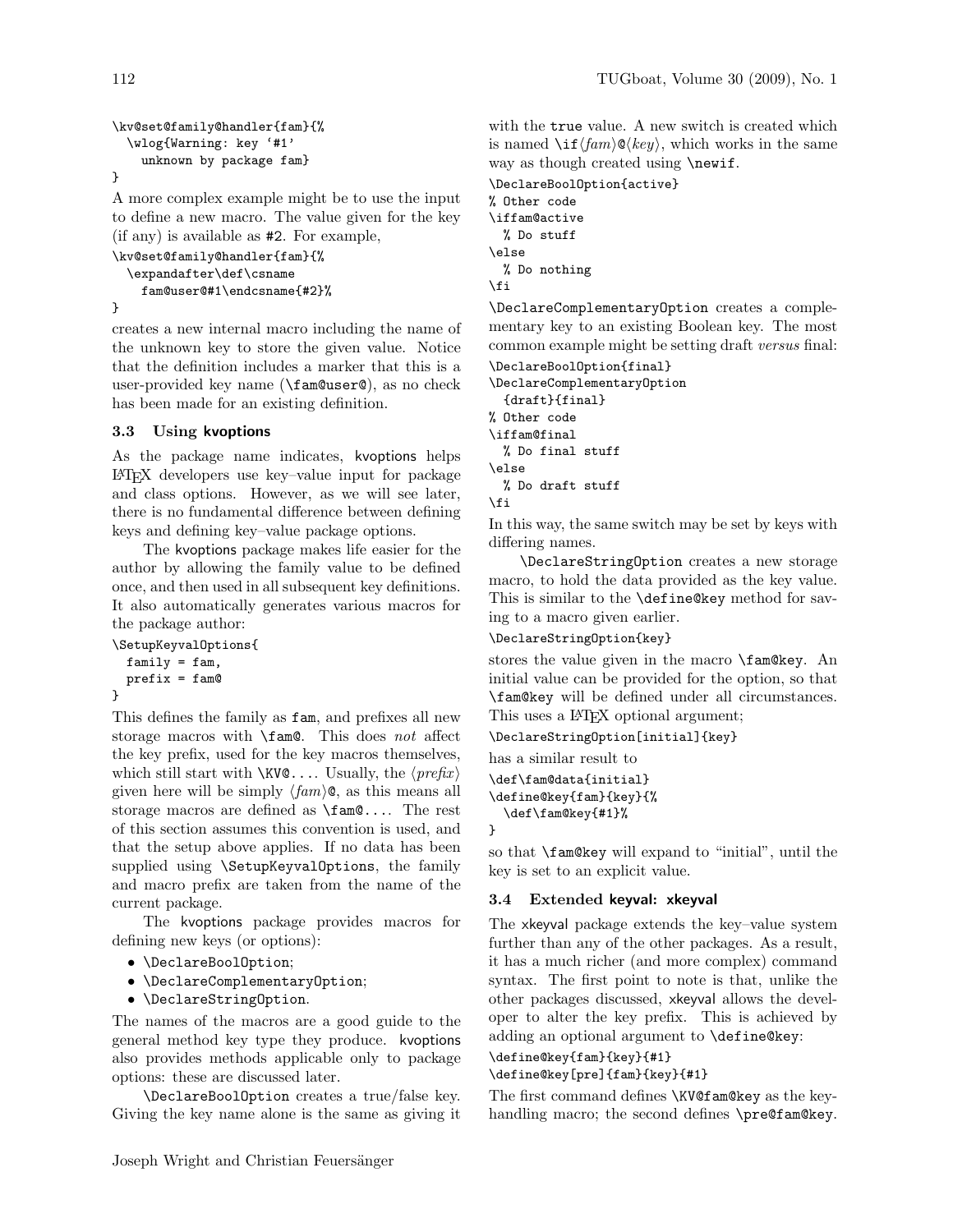If no explicit key prefix is given, the value KV is used. Of course, altering the key prefix means that \setkeys also needs to be modified to accommodate it. To set the two keys above, the appropriate \setkeys commands would be

### \setkeys{fam}{key=input} \setkeys[pre]{fam}{key=input}

Notice that, in contrast to kvoptions, there is no method to pre-set the family, etc. As a result, when defining a large number of keys it is often convenient to first create customised definition macros:

```
\def\fam@define@key{\define@key{fam}}
\def\fam@define@mykey
```
{\define@key[pre]{fam}}

As is the case with kvoptions, xkeyval provides an extended set of key definition types:

- \define@key;
- \define@boolkey;
- \define@boolkeys;
- \define@cmdkey;
- \define@cmdkeys;
- \define@choicekey.

The extended version of \define@key has already been discussed. The concept of key prefix applies to all of the other key types, although the remaining examples all use the default KV prefix. If the prefix is given, it is always the first, optional, argument to the definition macro.

The **\define@boolkey** macro creates a single Boolean key. The key definition requires a function, even though this may be blank. To allow the key name alone to be used as equivalent to key=true, a default value is needed. This follows the LAT<sub>EX</sub> convention of appearing in square brackets, but is not the first argument given: instead, it follows the key name, for example,

#### \define@boolkey{opt}{key}[true]{}

creates a new switch \ifKV@fam@key, and a keyprocessing macro \KV@fam@key with no customised function attached: the \if is simply set appropriately. The name of the new switch can be altered using a second option argument to specify the macro prefix. This again appears in square brackets, between the family and key names:

# \define@boolkey{opt}[fam@] {key}[true]{}

creates the switch \iffam@key, and is functionally equivalent to the \DeclareBoolOption macro from kvoptions.

Several Boolean keys can be created in one go using \define@boolkeys. Here, no custom function is needed (or indeed permitted). A default value is still needed to allow use of the key name alone:

# \define@boolkeys{opt}[fam@]

{key,key two,key three}[true]

Using \define@cmdkey creates a storage macro for the value given, along with a processing macro. This can become somewhat complicated, and so some examples are needed.

#### \define@cmdkey{fam}{key}{}

creates a new key macro \KV@fam@key, which will store the input in \cmdKV@fam@key. The name of the storage macro can be altered by adding a macro prefix argument, as with Boolean keys:

# \define@cmdkey{fam}[fam@]{key}{}

The name of the key macro is unchanged, but the storage macro is now called \fam@key. Notice that both examples include a final processing argument: in these examples this is blank as storage of the input alone is required. A default can be given for a command key, as an optional argument after the key name:

# \define@cmdkey{fam}[fam@]{key} [default]{}

The \define@cmdkeys macro allows the creation of several keys at one go, using a commaseparated list. Only one default is available for all of the commands, and a custom function cannot be given. In many cases, this will not be an issue as the stored value is the aim of the key. For example, to create three command keys key, key two and key three:

\define@cmdkeys{fam}[fam@] {key,key two,key three}

For large numbers of storage keys, this method is preferable to multiple calls to \define@cmdkey.

Finally, \define@choicekey allows creation of a key with a limited number of valid input values from an arbitrary list. This key type has several optional arguments which make it somewhat difficult to set up without experimentation. At the most basic, the value is checked by xkeyval and is then passed to key handler function:

```
\define@choicekey{fam}{key}
  {val1,val2,val3}
  {You chose: #1}
```
Here, the key key can take only the values val1, val2 and val3. The \* modifier makes the comparison by \define@choicekey case-insensitive.

```
\define@choicekey*{fam}{key}
 {val1,Val2,VAL3}
```

```
{You chose: #1}
```
will match key=val1, key=Val1,  $etc.$  In these examples, the processing macro simply displays the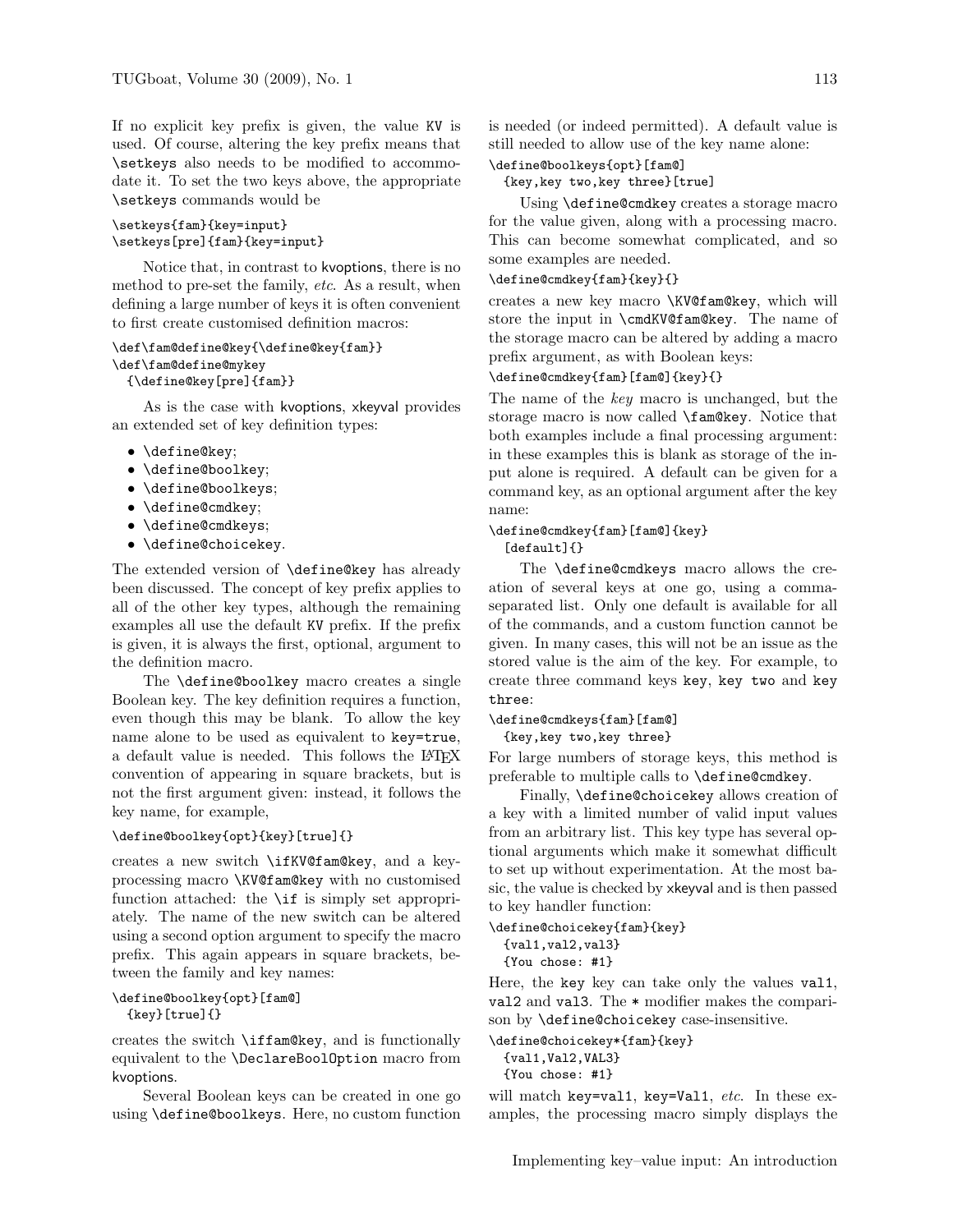user's choice. Further processing of keywords is possible in this argument, for example to set several switches based on a keyword. Adding the + modifier to \define@choicekey makes a second handler available for items not on the list:

```
\define@choicekey+*{fam}{key}
 {val1,val2,val3}
 {You chose: #1}
 {\wlog{Invalid choice '#1': you
   must put 'key=val1', 'key=val2'
   or 'key=val3'}%
 }
```
Here, valid choices act as in the previous example. Any other value will use the second handler, which in this case simply writes a warning to the log.

The macros outlined above all have more extended syntax, with additional optional arguments. This more complex area has been covered by the authors of xkeyval [\(Adriaens and Kern, 2005\)](#page-11-1).

#### 4 Setting keys: user interface

As described in Section [2,](#page-0-0) the keyval package sets key values using the \setkeys macro. The same is true for kvoptions and xkeyval (the latter overloads its own modified version of the macro). In contrast, kvsetkeys uses the \kvsetkeys macro; this is designed to be more robust than **\setkeys** as defined by keyval, and to cope better with altered catcodes for "," and "=".

The \kvsetkeys macro can also set keys from the other packages, provided they use the key prefix KV. Thus the only keys that cannot be set by \kvsetkeys are those produced using xkeyval with a non-standard key prefix. In the following discussion, \setkeys could therefore be replaced by \kvsetkeys.

The **\setkeys** macro needs to know the family (and potentially prefix) to which keys belong. Often, and especially when developing a package, a user macro which already contains this information is desirable. The usual method is to define a custom setup macro:

#### \def\famsetup#1{\setkeys{fam}{#1}}

An optional key–value argument to user macros is often defined, so that settings apply only to that instance of the macro. Provided the processing of the macro occurs inside a group, this is easy to achieve (using LATEX for convenience):

```
\newcommand*{\mycmd}[2][]{%
 % #1 is the optional keyval argument
 % #2 is a mandatory argument
  \begingroup
    \setkeys{fam}{#1}%
   % Do stuff with #2
  \endgroup}
```
#### 4.1 \kvsetkeys versus \setkeys

Using \kvsetkeys adds three major refinements to the keyval **\setkeys** macro. Firstly, **\kvsetkeys** reliably sets keys when the catcodes for "," and "=" are non-standard. This is important when using packages that make the equals sign active, for example the turkish option of babel. The xkeyval version of \setkeys also handles these cases correctly.

Secondly, both \kvsetkeys and \setkeys remove some braces from value input. \kvsetkeys aims to be more predictable. It removes only one set of curly braces, whereas \setkeys may remove one or two sets of braces, depending on circumstances.

Finally, \kvsetkeys supports the unknown key handler. This will be many authors' motivation to use kvsetkeys: handling unknown keys otherwise requires adding custom low-level code.

### 5 LAT<sub>F</sub>X package and class options

The preceding sections apply to using key–value methods in a wide variety of situations. One of the most common aims of authors considering key–value input is to use it for processing LATEX package or class options. This has particular points to consider, and therefore specialised macros have been made available for this area.

Any key defined when processing occurs is available as an option. This means that options can be created using \define@key or any of the higher-level macros listed here. It also means that any key–value option is also a valid key. This may not always be desirable, and is considered further in Section [6.1.](#page-5-0)

Before using key–value options, the careful developer should know the limitations of the system. Before package options are passed to the key–value system, they are processed by L<sup>AT</sup>EX. The kernel removes all unprotected spaces from the input, which means that key names' spaces will be rendered useless. Secondly, unlike direct use of \setkeys, the kernel will expand the input. This means that some keys should not be given as options to a package.

Although patches exist to deal with these problems, these are not generally useful: the patches must be loaded before input of the package or class requiring them! This leaves the package author with two options. The first approach is to abandon key– value load-time options, with a setup macro used only after loading the package. More commonly, the options can be designed to minimise the impact of the problem. Design steps to achieve this include:

- Avoiding any key names containing spaces;
- For keys which will receive values containing spaces, initially defining the key to gobble the

Joseph Wright and Christian Feuersänger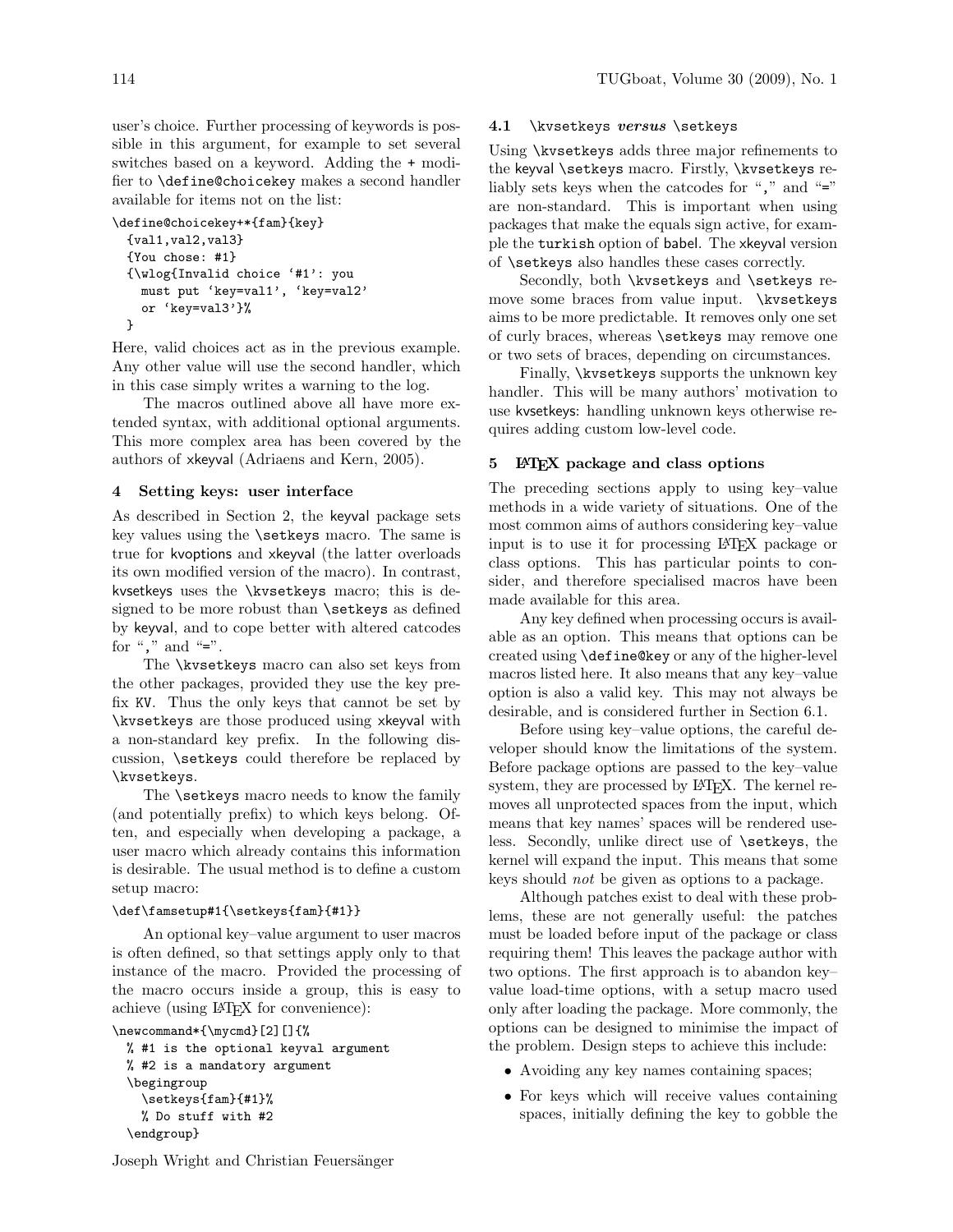value with a warning, then redefining it after processing options to the real meaning (see Section [6.1\)](#page-5-0);

• For keys that will require a single macro, requiring the csname rather than the macro itself, then using \csname ... \endcsname in the implementation.

To allow key–value syntax to be used in package options, the standard LATEX method for handling option input has to be modified. This can be done directly, but copy–pasting code is not normally considered good programming. xkeyval and kvoptions both provide suitable macro definitions.

# 5.1 Using kvoptions

When using kvoptions, option processing takes place using the \ProcessKeyvalOptions macro. This has to be supplied with the family of keys to be processed:

# \ProcessKeyvalOptions{fam}

To make handling certain styles of option easier, kvoptions provides two key-defining macros which are very focussed on package options. Options acting in the normal LATEX manner are created by the \DeclareVoidOption macro. The key is to be used alone, but if a value is given it is ignored with a warning. As this is essentially a standard LAT<sub>EX</sub> option, the normal need to provide an action exists:

\DeclareVoidOption{old}{%

\PackageInfo{fam}{You gave the 'old' option}% }

\DeclareDefaultOption is used to process unknown options, in the manner of the  $\text{LTEX}$  kernel **\Declare0ption\*** macro. The result is kernel \DeclareOption\* macro. that \CurrentOptionKey stores the current key name, with \CurrentOptionValue holding any value which was given, or \relax if there is no value.

```
\DeclareDefaultOption{%
  \PackageInfo{fam}{%
    You gave the '\CurrentOptionKey' option,
    with value '\CurrentOptionValue'
 }%
}
```
# 5.2 Using xkeyval

The \ProcessOptionsX macro is used to process xkeyval options. As might be expected, this takes an optional prefix and mandatory family argument. The family has to be given in angle brackets, for example

#### \ProcessOptionsX<fam>

Loading xkeyval provides \DeclareOptionX for handling package options which may have no value.

Values can be accepted, and are available as #1. This macro does not require a key family, although one can be given as an optional argument, again in angle brackets.

```
\DeclareOptionX<fam>{letter}{%
  \PassOptionsToPackage{geometry}
    {letter}%
}
```
\DeclareOptionX<fam>{date} {\renewcommand\*{\date}{#1}}

The \DeclareOptionX\* macro works like the kernel's \DeclareOption\* macro, but no error is raised if the option is in  $\langle key \rangle = \langle value \rangle$  format. In contrast to kvoptions, the entire unknown input (key, plus potentially an equals sign and a value) is stored as \CurrentOption.

```
\DeclareOptionX*{%
```
\PackageWarning{fam} {'\CurrentOption' invalid}}

# 6 Additional considerations

# <span id="page-5-0"></span>6.1 Redefining and disabling keys

Keys can be (re)defined at any point using any of the key-defining macros discussed here. Thus keys can be defined to only give a warning, then redefined later to carry out a function. This is particularly useful for LATEX package options, where the key may not be appropriate at load time but may be later.

Conversely, some keys are appropriate only before some action (such as loading a file) takes place. Disabling a key simply requires that the key is defined to do nothing:

\define@key{fam}{key}{\wlog{Key 'key' ignored}}

If a key (re)definition occurs inside a group (such as  $\begin{pmatrix} \begin{array}{c} \begin{array}{c} \end{array} \end{pmatrix}$ , the definition applies only inside that group. There is no \global prefix to \define@key, and so to ensure that a key is globally disabled, the low-level TEX \gdef must be used:

```
\gdef\KV@fam@key#1{\wlog{Key 'key' ignored}}
```
Both kvoptions and xkeyval provide high level methods for disabling keys. kvoptions defines the \DisableKeyvalOption macro, which requires only the family and key name:

# \DisableKeyvalOption{fam}{key}

This macro takes an optional argument which can be used to control the result of attempting to use a disabled key (warning, error, ignore, etc.). The use of the optional argument is illustrated in Section [7.](#page-6-0) xkeyval provides the similar \disable@keys:

#### \disable@keys{fam}{key}

In this case, the macro can accept the usual xkeyval optional argument for the key prefix.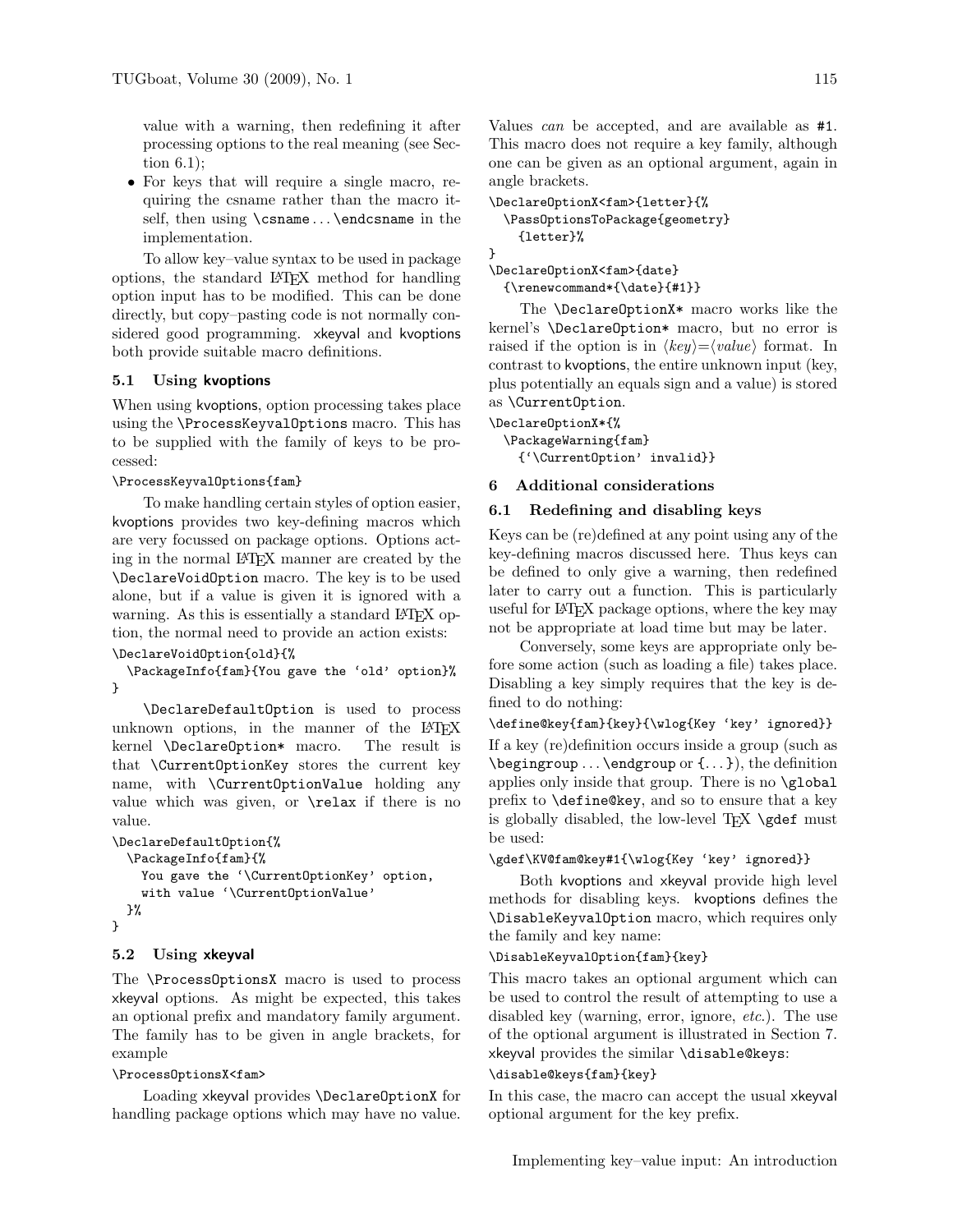#### 6.2 Setting one key from another

There are occasions when the setting of one key affects another. Usually, this can be accommodated using \setkeys within \define@key (or a derivative, if using xkeyval):

```
\define@key{fam}{key}{#1}
\define@key{fam}{key two}{%
 You said: \setkeys{fam}{key=#1}%
}
```
If two keys should function in an identical manner, it is sometimes easier to \let one to the definition of the other. Be careful about default values: only the key defined using \define@key will have one using this method! This issue can be avoided by first declaring the keys as normal, then carrying out the \let.

```
\define@key{fam}{key}[default]{#1}
\define@key{fam}{key two}[default]{}
\expandafter\let\csname
```
KV@fam@key two\endcsname\KV@fam@key

gives two identical keys, key and key two, with the same default.

The use of these methods to allow alternative spellings for setting a key, to set a storage macro and a T<sub>E</sub>X \if..., are illustrated in Section [7.](#page-6-0)

# 6.3 Interaction between the different key–value packages

The xkeyval, kvoptions and kvsetkeys packages all use unique macro names (both user and internal). All three can therefore be loaded without issue. Provided the standard key prefix KV is used, the keys generated are also cross-compatible.

Neither kvoptions nor kvsetkeys define any of the macros from the keyval package itself. This means that they require keyval, and that they do not affect its functions. xkeyval works differently, using its own definition of the core keyval macros, and under LATEX prevents subsequent loading of the keyval package. xkeyval aims to make these changes backward-compatible; however, under certain circumstances some macros may behave differently. The latest version of xkeyval fixes a number of differences in behaviour between keyval and xkeyval.

The following short LAT<sub>EX</sub> document can be used as a test to show the differences in behaviour between older versions of xkeyval and the keyval package. With keyval or the latest version of xkeyval this document compiles correctly. However, older versions of xkeyval give errors.

```
\documentclass{article}
\usepackage{keyval}
%\usepackage{xkeyval}
\makeatletter
```

```
\define@key{w}{cmd}
  {\def\test##1{#1}}
\makeatother
\setkeys{w}{cmd={--#1--}}
\begin{document}
[\test{ee}]
\end{document}
```
It is therefore strongly recommended that any package using key–value should be tested with xkeyval loaded, even if it is not being used. In this way, if other packages load xkeyval problems should be avoided.

# 6.4 Using key–value with plain T<sub>E</sub>X

All of the key–value packages are compatible to some extent with plain TFX. Both kvoptions and kvsetkeys are designed to auto-detect whether TFX or LATFX is in use. A minimal set of LATEX macros are defined only if they are not otherwise available. Thus both can be used directly in plain TEX.

### \input kvoptions.sty

### \input kvsetkeys.sty

The xkeyval bundle is designed in a modular fashion. The file xkeyval.sty contains the LATEX code (including processing code for package options), whereas the code for defining and setting keys is contained in xkeyval.tex. As plain TFX users need only the latter, using xkeyval is simply:

#### \input xkeyval

The keyval package itself is not designed for use with plain TEX. It therefore requires a small but non-zero number of LAT<sub>EX</sub> macros. These are conveniently provided by miniltx.

# \input miniltx

\input keyval.sty

The file keyval.sty is also loaded by kvoptions, which ensures that the necessary macros are defined.

### <span id="page-6-0"></span>7 Putting it all together: a short example

The various methods outlined above will be sufficient for many people implementing a key–value interface. However, putting everything together can still be challenging. A short, and not entirely trivial, example will illustrate the steps needed.

Consider the following situation. You have been asked by an inexperienced LATEX user to produce a small package providing one user macro, \xmph, which will act as an enhanced version of \emph. As well as italic, it should be able to make its argument bold, coloured or a combination of all of these. This should be controllable on loading the package, or during the document. Finally, a de-activation setting is requested, so that \xmph acts exactly like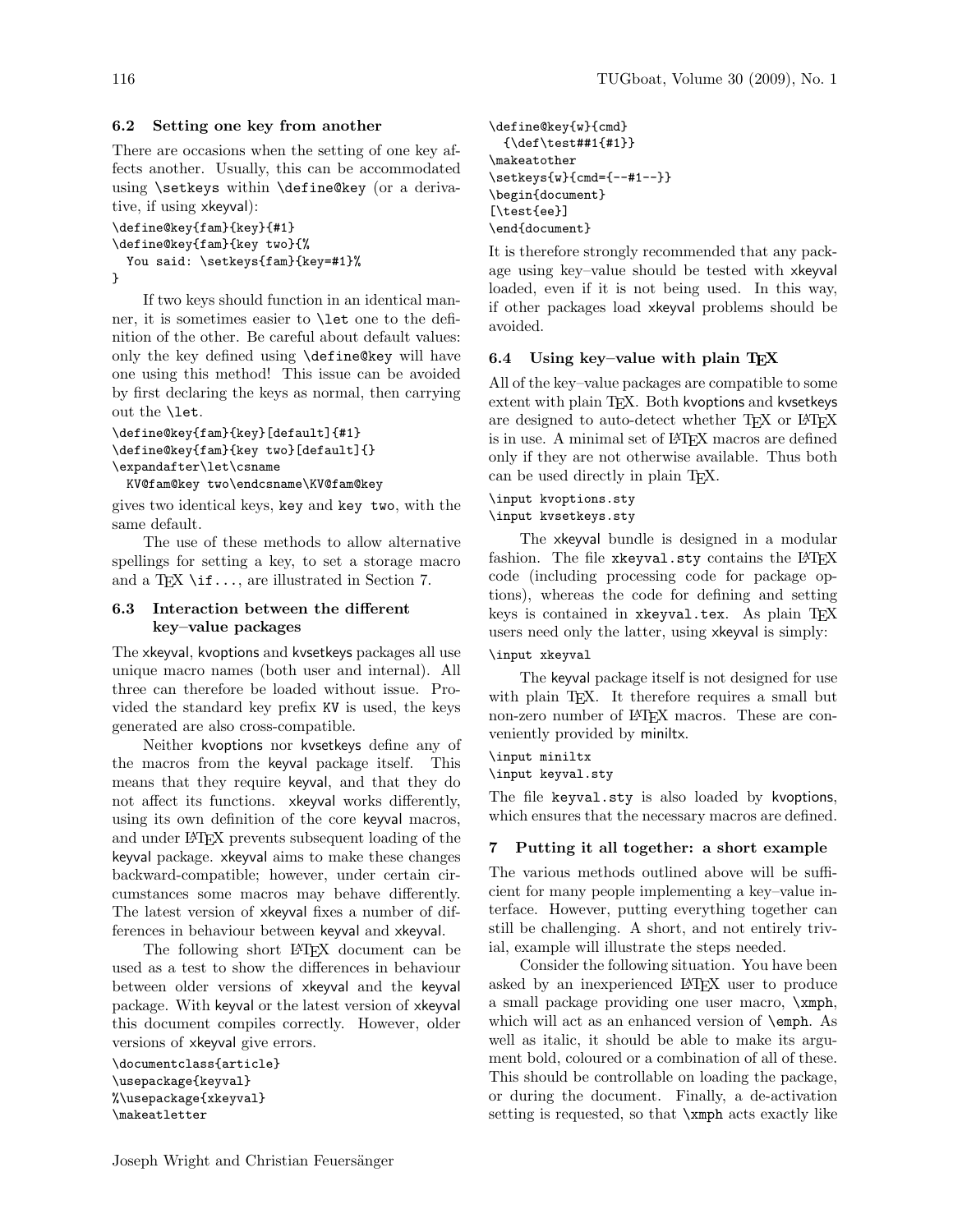\emph. This latter setting should be available only in the preamble, so that it will apply to the entire document body.

Looking at the problem, you first decide to call the package xmph, and to use the xmph@ prefix for internal macros. The settings requested all look relatively easy to handle using the kvoptions package, so you choose that for key–value support. You decide on the following options/settings:

- inactive, a key with no value, which can be given only in the preamble;
- useitalic, a Boolean option for making the text italic;
- usebold and usecolour, two more Boolean options with obvious meanings
- colour, a string option to set the colour to use when the usecolour option is true.

You also anticipate that US users would prefer the option names usecolor and color, and so you decide to implement them as well.

As well as the \xmph macro, you decide to create a document body setup macro \xmphsetup. Both \xmph and \xmphsetup will take a single, mandatory argument. This keeps everything easy to explain, and means there is not too much work to do with arguments and so on.

With the design decisions made, you can write the package. The options and so on come first. Most of the keys are defined using high-level kvoptions macros, although two low-level methods are used. Initial settings for the package are set up by a \setkeys instruction before processing any package options.

```
\NeedsTeXFormat{LaTeX2e}
\ProvidesPackage{xmph}
  [2008/03/17 v1.0 Extended emph]
\RequirePackage{color,kvoptions}
\SetupKeyvalOptions{
 family=xmph,
 prefix=xmph@}
\DeclareBoolOption{useitalic}
\DeclareBoolOption{usebold}
\DeclareBoolOption{usecolour}
\DeclareBoolOption{usecolor}
\let\KV@xmph@usecolor
 \KV@xmph@usecolour
\DeclareStringOption{colour}
\define@key{xmph}{color}
 {\setkeys{xmph}{colour=#1}}
\DeclareVoidOption{inactive}{%
 \PackageInfo{xmph}
   {Package inactive}%
 \AtEndOfPackage{\let\xmph\emph}%
```
# }

```
\setkeys{xmph}{useitalic,colour=red}
\ProcessKeyvalOptions{xmph}
\define@key{xmph}{inactive}
  {\PackageInfo{xmph}
    {Package inactive}
  \let\xmph\emph
}
\AtBeginDocument{
  \DisableKeyvalOption[
   action=warning,
   package=xmph]
   {xmph}{inactive}
}
\newcommand*{\xmphsetup}
  {\setkeys{xmph}%
```
# }

The user macros are then defined; by keeping the two parts separate, it will be easier to alter the method for managing the keys, if needed. Later, we will see how this enables switching from keyvalbased keys to pgfkeys without altering the core of the package at all.

```
\newcommand*{\xmph}[1]{%
  \xmph@emph{\xmph@bold{%
   {\xmph@colourtext{#1}}}}%
}
\newcommand*{\xmph@emph}{%
  \ifxmph@useitalic \expandafter\emph
  \else \expandafter\@firstofone
 \setminusfi}
\newcommand*{\xmph@bold}{%
  \ifxmph@usebold \expandafter\textbf
  \else \expandafter\@firstofone
  \{f_i\}\newcommand*{\xmph@colourtext}{%
  \ifxmph@usecolour \expandafter\textcolor
  \else \expandafter\@secondoftwo
  \fi
  {\xmph@colour}}
```
The actions of the new package are shown by the following short example LATEX file. The use of the disabled key inactive will result in a warning entry in the log.

```
\documentclass{article}
\usepackage[
 usecolour,
 usebold]{xmph}
\begin{document}
 Some text \xmph{text}
  \xmphsetup{
    usecolor=false,
    usebold=false,
```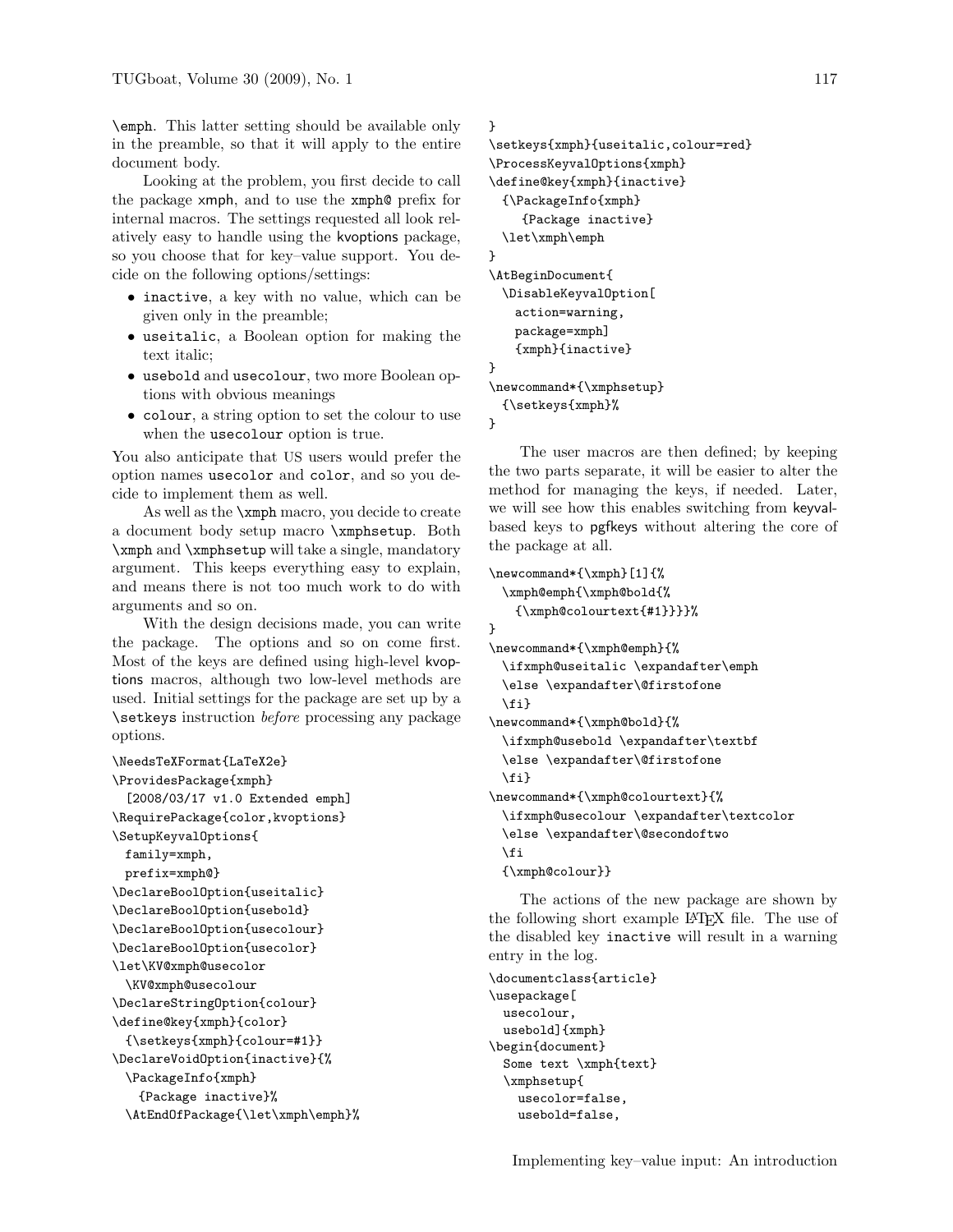```
useitalic=false}%
  \xmph{more text}
 \xmphsetup{inactive}
\end{document}
```
# 8 A different approach: pgfkeys

All of the packages discussed so far are built on the keyval approach. Keys are part of families, and further subdivision (at least beyond altering the key prefix) is not readily achieved. An alternative approach is taken by the pgfkeys package [\(Tantau,](#page-12-3) [2008\)](#page-12-3). This package uses the  $\langle key \rangle = \langle value \rangle$  input format, but the underlying implementation is not derived from keyval; the pgfkeys package therefore uses a unique key management model. Thus, while for the user pgfkeys and keyval are very similar, for the developer they require different approaches. However, many of the ideas of keys with differing behaviours carry through from the earlier discussion.

# 8.1 How key–value works with pgfkeys

In principle, pgfkeys works in the same ways as described in Section [2:](#page-0-0) there are two parts of the key– value system, defining keys and assigning values to keys. However, pgfkeys requires just one command for both parts: the \pgfkeys macro.

The definition requires the use of special suffixes, the so-called key handlers. Here, the term handler is used slightly differently than in the other packages. For example, the statement

# \pgfkeys{/path/key/.code={#1}}

defines a key named /path/key. The .code statement defines a macro which expands to the T<sub>E</sub>X code in the arguments (in our case, the TEX code is simply the argument itself, "#1"). Hence, using the key will just print its value:

# \pgfkeys{/path/key=value}

yields "value". The /path plays a similar role to  $\langle prefix \rangle$  and  $\langle family \rangle$  for keyval and friends: it associates key with a sub-tree.

As with the key–value syntax in Section [2,](#page-0-0) spaces in key and path names are allowed, and spaces between keys and their values and different keys are ignored. Also, literal "," and "=" characters need to be protected by braces:

# \pgfkeys{

```
/path/key three={value1,value2},
  /path/keyfour={some=stuff}
}
```
In contrast to keyval and friends, pgfkeys uses a different concept to manage key prefixes and key suffixes: the key tree.

# 8.2 The key tree

In the pgfkeys model, keys are organised hierarchically, similar to the Unix file system; subdivisions are generated using slashes. For example, /path/sub/key is a key named key, which belongs to the subtree /path/sub which is in turn located inside /path. The slash "/" defines the tree's root. A statement like

\pgfkeys{ /path/sub/key = value, /path/key two = value2 }

sets both of these keys, showing that keys belonging to different subtrees can be set in one statement.

It is not necessary to fully qualify keys: a default path is considered for every key without a full path. For example,

```
\pgfkeys{
 key = value of key,
 key two = value of key two,
 sub/key three = value3
}
```
will search for key, key two and sub/key three in the current default path. Default paths can be set using a *change directory* command, using the .cd handler which will be discussed below. The initial setting is "/", which means any unqualified key name like key will be changed to /key implicitly.

# 8.3 Using pgfkeys

In contrast to the keyval approach, pgfkeys uses a single macro to define and set keys, namely \pgfkeys. At its heart, pgfkeys works with three different types of keys: keys which store their values directly, command keys and keys which are handled. Key definitions, assignments and other key types are composed of these three building blocks.

# Key type 1: direct keys

Direct keys simply store their values as character sequences. A pgfkeys direct key is thus similar to a xkeyval command key (one defined using \define@cmdkey). For example,

\pgfkeys{/path/key/.initial = value}

defines the key /path/key and assigns value. After this, the value can be changed with assignments:

\pgfkeys{/path/key = new value}

Direct keys are stored in a way which is not directly accessible to end users. Instead, the command \pgfkeysgetvalue is used to get a direct key's current value into a (temporary) macro. For example, the statement

\pgfkeysgetvalue{/path/key}{\macro}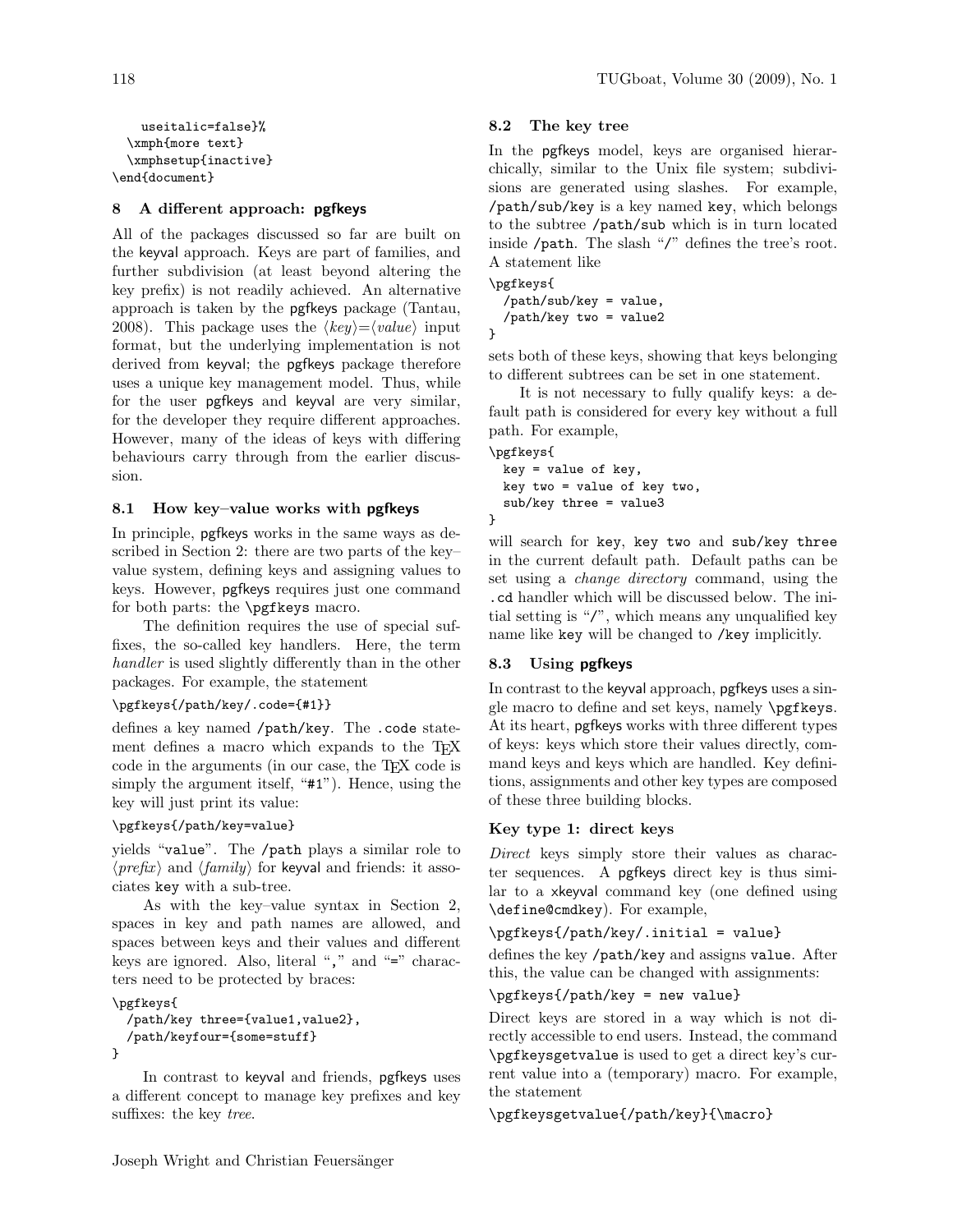will get the current value of /path/key and copy it into \macro. The macro will be (re-)defined if necessary without affecting the stored key's value.

Putting these things together, direct keys can be used as in the following example. The code

```
\pgfkeys{/path/key/.initial = value}
\pgfkeysgetvalue{/path/key}{\macro}
After definition: ''\macro''.
```

```
\pgfkeys{/path/key = new value}
\pgfkeysgetvalue{/path/key}{\macro}
After setting: ''\macro''
```
will define /path/key with an initial value, copy the value to \macro and typeset the result. Afterwards, it changes the current value, copies the new value to \macro and typesets it again. Here's the output:

```
After definition: ''value''.
After setting: ''new value''.
```
# Key type 2: command keys

The second type of pgfkeys-keys are command keys. Here, pgfkeys uses a slightly different terminology than keyval. Command keys with pgfkeys are very similar to the keys defined by \define@key: they are TEX commands with (usually) one argument replacing "#1" with the assigned value. So, what pgfkeys calls a "command key" is a "key handler" in the terminology of keyval and friends.

The usual way to define command keys is to append /.code= $\{\langle T \not\!\! E X \text{ code}\rangle\}$  to the key's name. Thus,

\pgfkeys{/path/cmd key/.code = {(value=#1)}}

defines a command key /path/cmd key which typesets "(value= $\{\langle its \ value \rangle\}$ )" whenever it is assigned. For example, the listing

# \pgfkeys{/path/cmd key/.code = {(value=#1)}} \pgfkeys{/path/cmd key=cmd value}

yields "(value=cmd value)".

As with direct keys, command keys are stored in a manner which is not directly accessible by end users. In fact, pgfkeys creates a temporary macro with **\def** and stores this macro into a direct key /path/cmd key/.@cmd whenever it creates a new command key.

So, command keys are TEX macros which operate on some input argument (the value) using "#1". Useful examples of command keys are

```
\pgfkeys{/path/store key/.code =
    {\def\myPkgOption{#1}
}
```
to store the input into a macro \myPkgOption or \pgfkeys{/path/call key/.code = {\call{#1}}}

to invoke another macro \call{#1} with the value. These keys can be used with

\pgfkeys{

```
/path/store key = value,
  /path/call key = value2
}
```
Since some processing methods are generally useful, pgfkeys provides easier ways to assign them. For example, our example of a command key which simply stores its value into a macro can equivalently be defined using

\pgfkeys{

```
/path/store key/.store in=
 \myPkgOption
```
}

The suffix .store in, and also the suffix .code, are key handlers, the third type of pgfkeys options.

# Key type 3: handled keys

The third type of **pgfkeys**-keys are handled keys.<sup>[1](#page-9-0)</sup> If \pgfkeys encounters a key which is neither a direct option nor a command key, it splits the key into key path (everything up to the last "/") and key name (everything after the last "/"). Then, pgfkeys looks in the special /handlers/ subtree for a key called key name. This is then passed both the current path and the value given. For example,

 $\pgfkeys\/path/cmd$  key/.code = {(value=#1)}}

is a handled key with key name .code and key path /path/cmd key because

- 1. there is no direct key /path/cmd key/.code;
- 2. there is no command option by this name;
- 3. there is a command key /handlers/.code.

The predefined handler .code creates a new command key named according to the current key's path (in our case, /path/cmd key).

So, key handlers take a key path and a value as input and perform some kind of action with it. They can define new key types (for example storage keys, Boolean keys or choice keys as we will see in the next section), they can check whether a key is defined, they can change default paths and more. Much of the strength of the pgfkeys package comes from its key handlers.

# 8.4 Predefined key handlers

pgfkeys provides many predefined key handlers, most of which are used to define more or less special command keys. Here are some common key handlers:

<span id="page-9-0"></span> $^{\rm 1}$  Again,  $\sf pgf}$  uses a slightly different terminology. Its handled keys are not to be mistaken with the "handlers" defined by \define@key; those are called "command keys" in pgfkeys.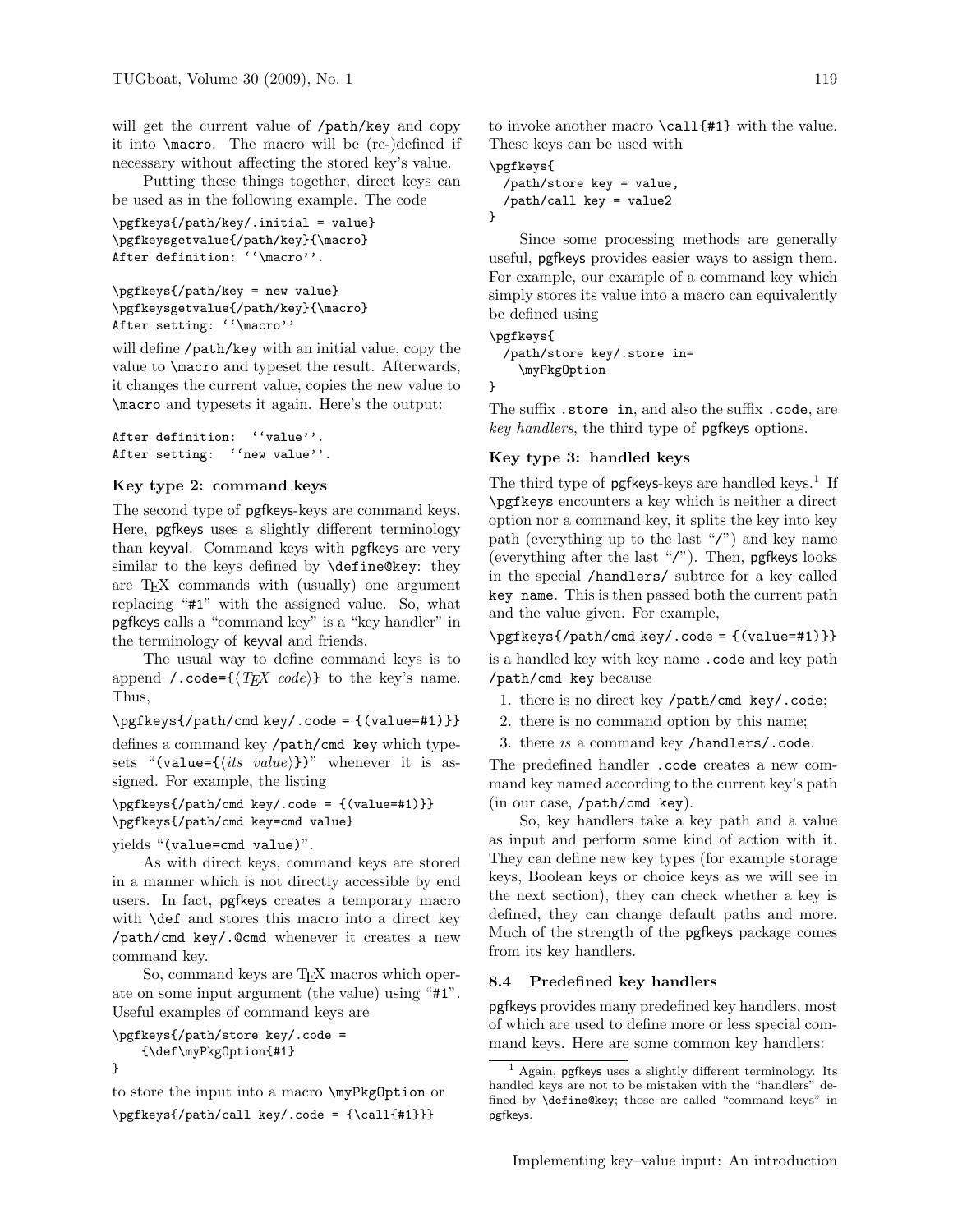```
.cd A "change directory" command:
```
\pgfkeys{/path/.cd,A=a,B=b}

sets the default path to /path and will thus set /path/A=a and /path/B=b. We will later see that the command \pgfqkeys also changes the default path, thus

\pgfqkeys{/path}{A=a,B=b}

will also set /path/A=a and /path/B=b.

.default= $\{\langle value \rangle\}$  Determines a value to be used if no "=" sign is given:

\pgfkeys{/path/A/.default=true} \pgfkeys{/path/A}

is the same as if we had written

\pgfkeys{/path/A=true}

- .code= $\{\langle code \rangle\}$  Defines a new command key which expands to the value of .code. The resulting command key takes one argument.
- . is if =  $\{(TrX-Boolean)\}$  Creates a new Boolean key which sets a TFX Boolean to either true or false:

```
\newif\ifcoloured
\pgfkeys{
 /path/coloured/.is if = coloured
}
% set \colouredtrue:
\pgfkeys{/path/coloured=true}
% set \colouredfalse:
\pgfkeys{/path/coloured=false}
```
An error message is raised if the supplied value is neither true nor false. pgfkeys does not call \newif automatically, and the leading "if" must not be included in the argument of  $\cdot$  is if, *i.e.* coloured/.is if=ifcoloured would be wrong.

.is choice Creates a new choice key, with the available choices given as subkeys of the current one:

```
\pgfkeys{
  /path/op/.is choice,
  /path/op/plus/.code={+},
  /path/op/minus/.code={-},
  /path/op/nop/.code={nothing}
}
% invokes /path/op/plus
\pgfkeys{/path/op=plus}
```
An error results if the user gives an unknown choice.

. store in= $\{\langle \text{macro} \rangle\}$  Defines a command key that simply stores its value into a macro:

```
\pgfkeys{/path/key/.store in=
  \keyvalue}
\pgfkeys{/path/key=my value}
Result is '\keyvalue'
```
Expands to "Result is 'my value'". Such a key is very similar to a direct key, see above.

.style Creates a new style key, which contains a list of other options. Whenever a style key is set, it sets all of its options:

```
\pgfkeys{
  /text/readable/.style=
    {font=large,color=pink},
  /text/unreadable/.style=
    {font=small,color=black}
}
```
# \pgfkeys{/text/readable}

will set the additional options /text/font=large and /text/color=pink (using the default path since they have no full path).

.append style Appends more options to an already existing style key. Given the example above,

\pgfkeys{ /text/readable/.append style= {underlined=true}}

has the same effect as writing

```
\pgfkeys{/text/readable/.style=
 {font=large,color=pink,
   underlined=true}}
```
Since style keys can be defined and changed easily, they provide much flexibility for package users.

# 8.5 **pgfkeys** in action — an example

We will now realise our example LAT<sub>EX</sub> package of Section [7](#page-6-0) with pgfkeys. We use the same option names and the same user interface, with one exception: pgfkeys does not support LAT<sub>EX</sub> package options (although see Section [8.6\)](#page-11-2). Any configuration has to be done with \xmphsetup.

We do not need to change our implementation for \xmph and we can keep its helper macros \xmph@bold, \xmph@emph and \xmph@colourtext as well. We only need to change the option declaration, which is shown in the following listing.

```
\NeedsTeXFormat{LaTeX2e}
\ProvidesPackage{xmph}
  [2009/03/17 v1.0 Extended emph]
\RequirePackage{color,pgfkeys}
\newif\ifxmph@useitalic
\newif\ifxmph@usebold
\newif\ifxmph@usecolour
\pgfkeys{
 /xmph/.cd,
 useitalic/.is if = xmph@useitalic,
 usebold/.is if = xmph@usebold,
 usecolour/.is if = xmph@usecolour,
 usecolor/.is if = xmph@usecolour,
 useitalic/.default = true,
```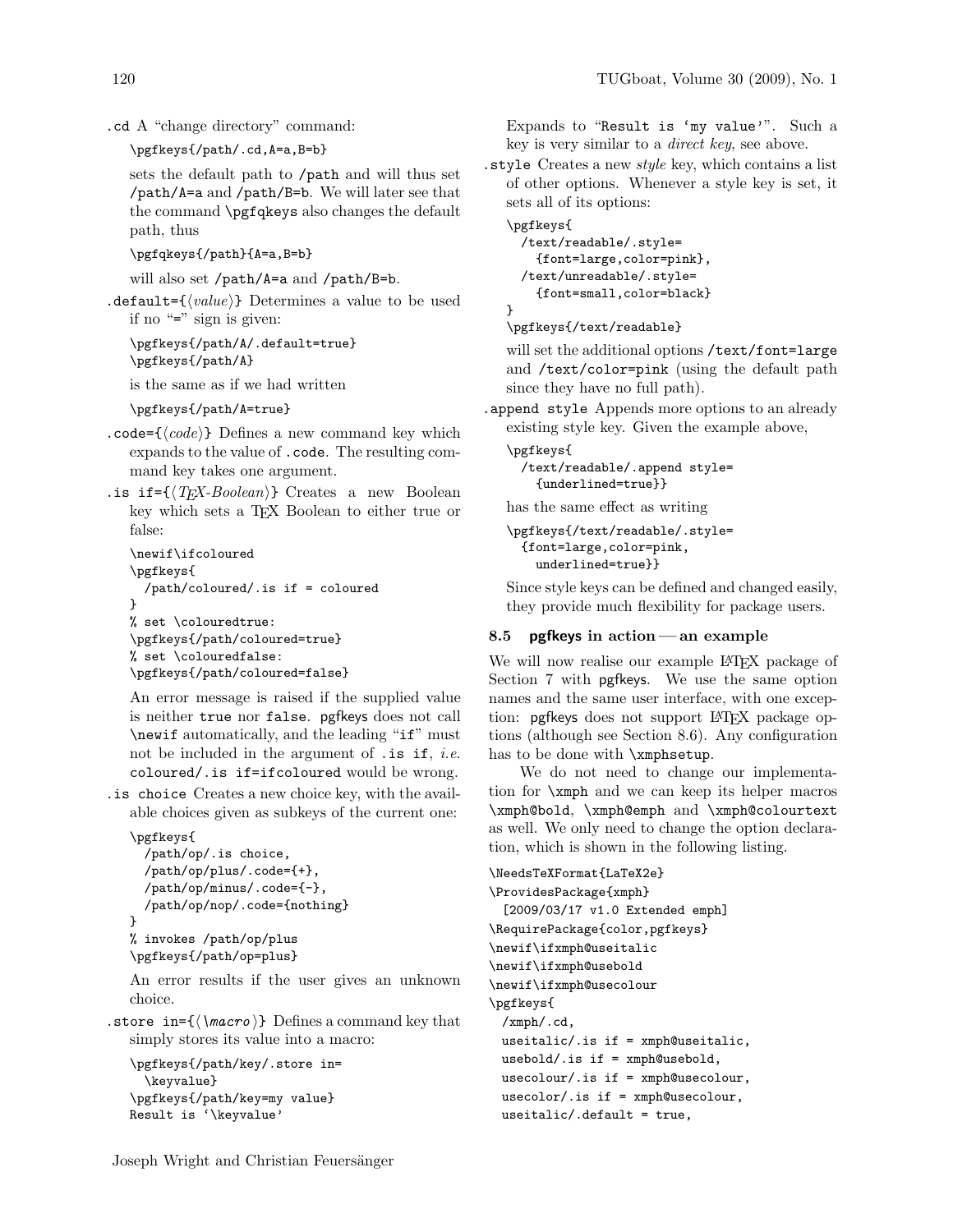```
usebold/.default = true,
 usecolour/.default = true,
 usecolor/.style = {usecolor=#1},\text{colour}/\text{store in} = \xmph@colorcolor[:#1],inactive/.code = {%
   \let\xmph\emph
   \PackageInfo{xmph}
     {Package inactive}%
   }
}
\pgfkeys{
 /xmph/.cd,
 useitalic,
 colour = red
}
\newcommand*{\xmphsetup}{%
 \pgfqkeys{/xmph}%
}
\AtBeginDocument{
 \pgfkeys{
   /xmph/inactive/.code = {%
     \PackageInfo{xmph}{%
       Option 'inactive' only
       available in preamble
     }%
   }
 }
}
```
The command \pgfqkeys occurring in the last listing is a variant of \pgfkeys which sets the default path directly, without a .cd statement. The command

```
\pgfqkeys{/xmph}{
 colored = false,
 bold = true}
```
thus uses /xmph as its default path.

# <span id="page-11-2"></span>8.6 pgfkeys for LAT<sub>EX</sub> package options

The pgfkeys package does not include any native functionality for processing LATEX package and class options. However, the pgfopts package [\(Wright,](#page-12-4) [2008\)](#page-12-4) adds this ability, using a modified copy of the functionality in kvoptions.

The pgfopts package provides only a single user macro, \ProcessPgfOptions. Keys are created using the pgfkeys interface discussed above, and can then be used as package (or class) options using the \ProcessPgfOptions macro. The requirement to have no spaces in the key names for this to work remains exactly the same as for xkeyval or kvoptions processing of options.

# 9 Conclusions

There are a number of methods for the author wanting to make a start using key–value input. The pgfkeys package has much to recommend it. The interface has been well designed, and it is very strong in handling a wide range of situations (well illustrated in the user documentation). For large-scale projects in particular, the tree concept makes option management much easier. By loading pgfopts, L<sup>AT</sup>EX option processing is also possible with pgfkeys.

For users who wish to handle LAT<sub>F</sub>X package options using key–value input, most authors will want to load either kvoptions or xkeyval, rather than coding the option handler directly. Both handle the core issue of providing key–value package options well. Each packages has some advantages, depending on the job at hand.

xkeyval provides a rich set of macros for defining almost every possible type of key. The additional graduation of keys made available by the variable prefix is welcome. The package has a very large number of features which have not been discussed here. However, the package has been criticised for modifying keyval internals. More importantly for many, it suffers from the very problem of complex optional arguments that the key–value method is supposed to avoid.

On the other hand, kvoptions provides a smaller, but more focussed, set of additional key types. The input syntax is much less complex than that of xkeyval, and the provision of \SetupKeyvalOptions is particularly welcome. Using the kvoptions method does make it more likely that ambitious package authors will have to become familiar creating customised functions with \define@key. However, the clearer syntax make kvoptions a better choice for rapidly making progress with using key–value input.

### 10 Acknowledgments

Thanks to Didier Verna and Morten Høgholm for helpful suggestions when drafting this manuscript, and Will Robertson for the example of the keyval versus xkeyval problem.

#### References

- <span id="page-11-0"></span>Adriaens, Hendri. "The xkeyval package". Available from CTAN, [macros/latex/contrib/xkeyval](http://mirror.ctan.org/macros/latex/contrib/xkeyval), 2008.
- <span id="page-11-1"></span>Adriaens, Hendri, and U. Kern. "xkeyval — new developments and mechanisms in key processing". TUGboat 25(2), 194–199, 2005.